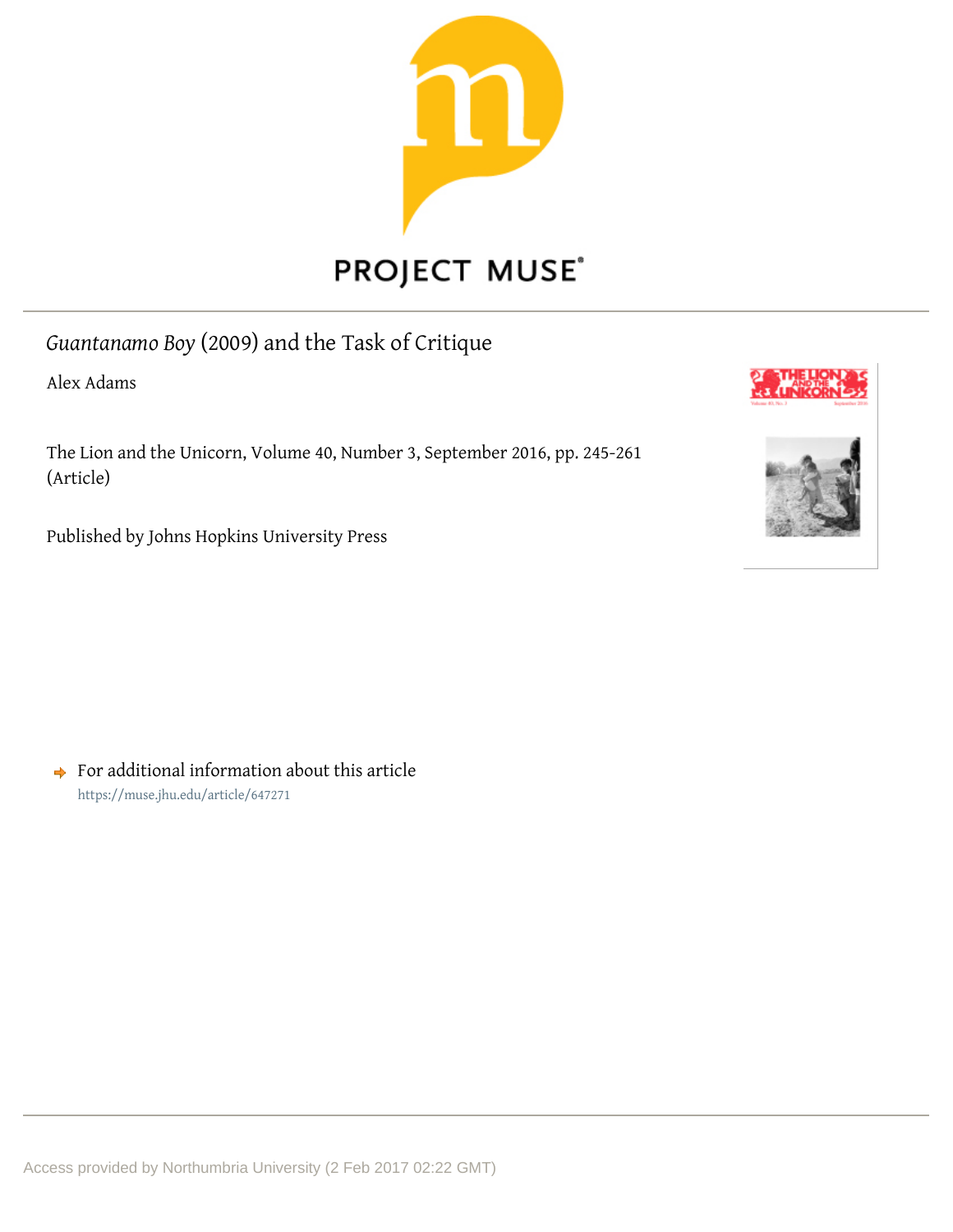

# *Guantanamo Boy* **(2009) and the Task of Critique**

## **Alex Adams**

From the inception of the post-9/11 war on terror, a high-profile political debate has taken place concerning the military and moral permissibility of state torture. Apologists for torture often either posit utilitarian arguments such as the "ticking bomb" defense of torture, which claims that torture is acceptable in certain conditions, or they claim that torture is not acceptable, but that the interrogation techniques used in the secret archipelago of war on terror black site prisons are not forms of torture and can thereby be condoned. These positions are contested by those who pose arguments against torture that are often human-rights-based or deontological (that is, based on normative moral judgments), and which emphasize both that torture is never morally permissible and, further, that the interrogation technologies of the war on terror in fact do constitute torture. Cultural productions are major sites in which this debate is articulated and amplified. Representations, arguments and narratives justifying torture have been extensively critiqued (Brecher; Luban; Rejali), whereas anti-torture stories and the argumentative positions they narrate have received less critical attention. This essay reads Anna Perera's young adult novel *Guantanamo Boy* (2009), an anti-torture intervention "for kids" (Pauli), which represents and criticizes the state torture perpetrated at the American military prison camp in Guantanamo Bay, Cuba. My central argument here is that *Guantanamo Boy*, and the political position of which it is a narrative iteration, represents a limited condemnation of torture. That is, although it provides a critique of torture and of Guantanamo Bay, which is in many ways compelling, the novel fails to address adequately the way that those who justify torture decisively frame the debate and, as such, it does not engage clearly enough with the surprisingly resilient questions that such texts raise. This essay unpicks the precise message of *Guantanamo Boy*'s anti-torture pedagogy and critique: my main concerns here are first, with the narrative frame through which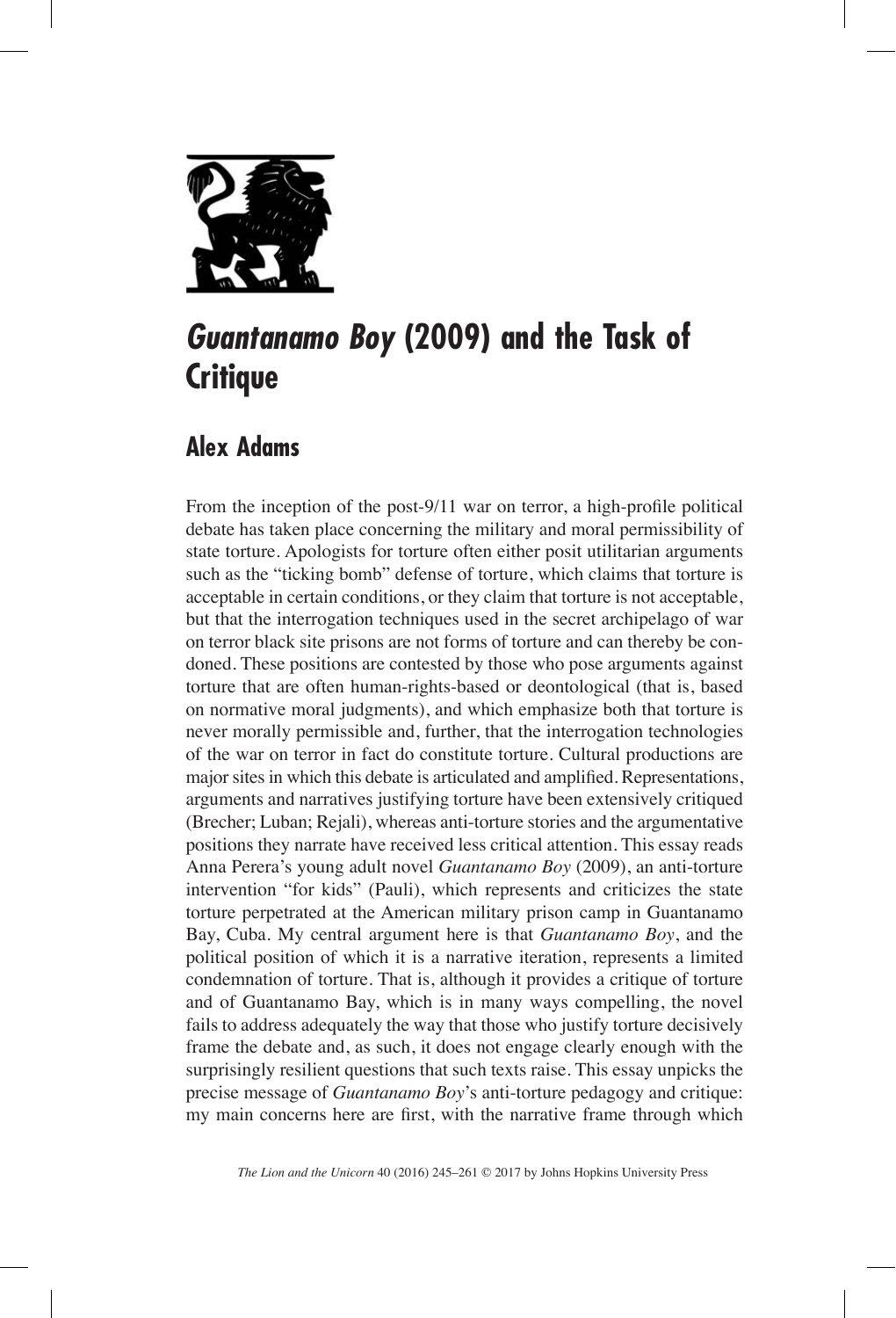the text critiques both the context and techniques of torture, and second, with the equivocal representation of Islam and Muslims found in the text. In these two respects, I argue, the book does some effective political work. However, this work is based on an intellectually and ethically timid critique that fails to address the ideological foundations and argumentative complexities of the positions assumed by those who would justify or normalize torture.

Literature for younger readers, as a key socializing tool with an often (but not necessarily) explicitly pedagogical character, has always had a radical and politicizing potential (Lampert 10–18; Mickenberg and Nel). Literary and cultural contributions to public understandings of torture can articulate critique and encourage important aspects of citizenship, such as political engagement, antiracism, and interest in human rights. However, my reading of *Guantanamo Boy* underscores that this is by no means a straightforward or unproblematic task. The details of the ways in which novels engage moral and political issues reveal the complexity and difficulty of intervention in such debates, and the all-too-frequent lack of the subtlety necessary for clearly articulating such knotty ideas. Following scholars who argue that "children's war fiction makes plain the task of war fiction more generally" (Miller, "Ghosts" 273), and that the educational nature of young adult literature makes more explicit the teleology and didacticism inherent in realism itself (Eisenstadt 193), I argue here that the problems highlighted by a close reading of this text are not restricted to anti-torture interventions within the horizon of children's literature, because many similar texts produced for general audiences reproduce the limitations I identify here. Children's literature provides a useful platform for the discussion of the exact nature of anti-torture critique, as it often (but by no means necessarily) provides a forum in which the pedagogical tendencies of literature are made very plain; in addition, children's literature is often more readily accepted as having the "co-constitutive link with both history and politics" (Lampert 18) that I argue is characteristic of cultural production more generally. This transparency makes the type of explicitly pedagogical children's literature exemplified by *Guantanamo Boy* particularly generative territory for inquiry into the nature of the political and discursive "work" that such texts are deliberately positioned to undertake.

*Guantanamo Boy* is a long novel with multiple investments, including an explicit and detailed opposition to many of the injustices that have so far characterized the war on terror. As a consequence of this (as well as its earnest clarity) it is easy to position this text as an educational tool, and indeed it has been the object of several theatrical adaptations targeted at school groups. Ian Ward writes that "if legal language is, to use Foucault's phrase, a 'specialized knowledge', then literature, and especially children's literature, can serve to de-specialize it" (118). Perera organizes the unpalat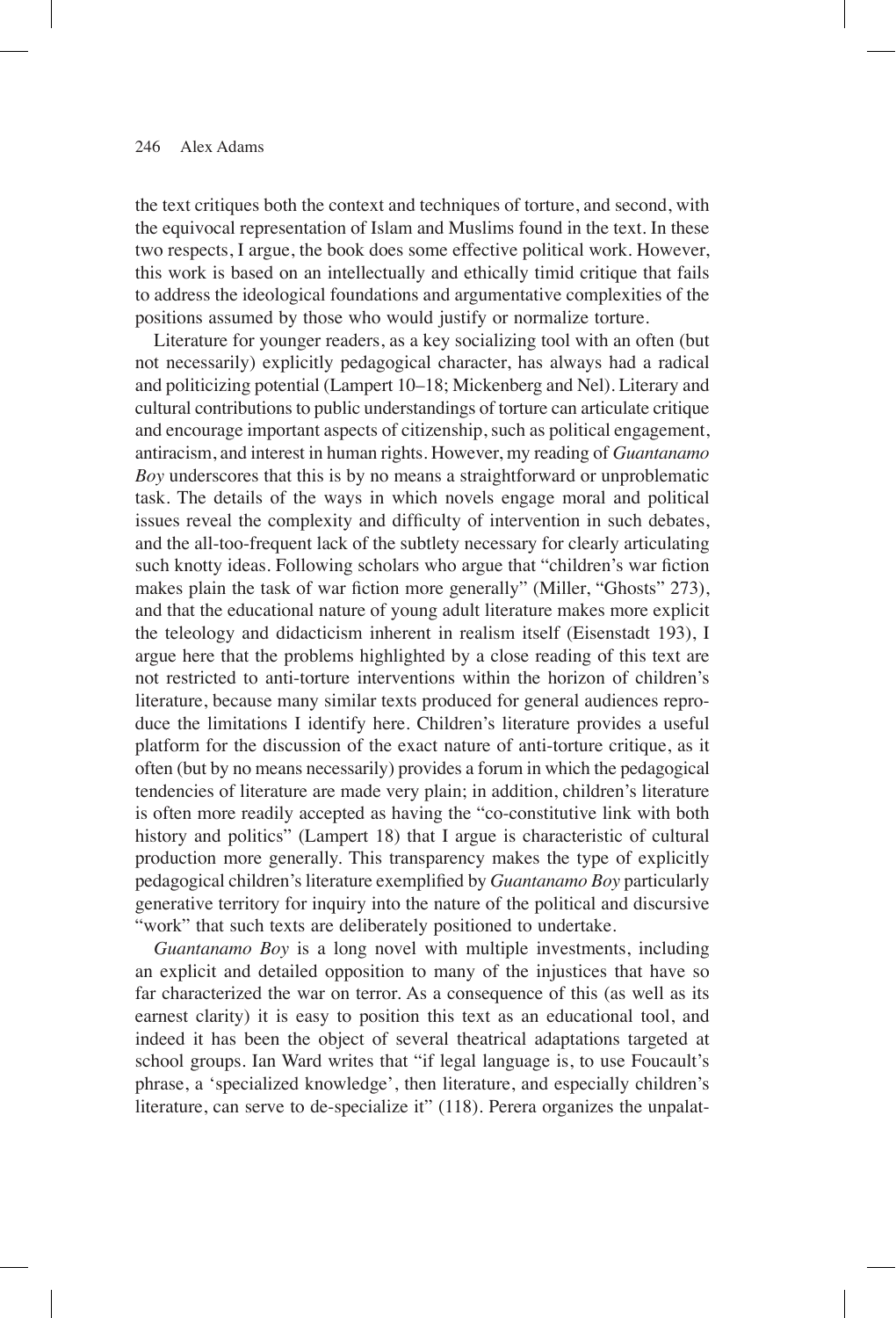able (upsetting) and potentially dry (legally complex) aspects of American torture into a linear realist narrative in order to make them more accessible to a younger audience; whilst of course intense scrutiny of legal detail is absent from Perera's text, it accessibly narrativizes, clarifies, and de-specializes the complex legal and political entanglement that leads to the illegal permissibility of torture at Guantanamo (Gregory; Kaplan). This activist intent is also consistent with a reflective trend in war writing for young people. The heroism and swashbuckling that perhaps characterized early twentieth century war writing for younger readers have been gradually sidelined in favor of writing in which "young readers are urged to examine the nature of violence and suffering, persecution and endurance, hatred and loyalty, selfishness and sacrifice" and to "share the writers' condemnation of war and the repugnant beliefs which lead to conflict" (Agnew and Fox 53; Myers). *Guantanamo Boy*, then, can be located both within a trajectory of activist human rights writing about Guantanamo itself and within a tradition of young adult writing that seeks to educate readers about the brutality and injustice of war. This text does valuable political work, but the specific anti-torture position that it articulates is not theoretically rigorous enough. Torture is wrong in both deontological and utilitarian terms: torture is morally evil when considered on its own terms as an individual act (Sussman), violence so extreme and unpleasant that it can never be described as proportionate or morally appropriate; neither can torture be justified in utilitarian terms, because it cannot be described as having any desirable consequences in the short or long term (Arrigo). If anti-torture activism is to be effective, and I insist that it must be, then it must be able to articulate a similarly robust critique.

### *The Post-9/11 Torture Debate and Truth Work*

After the al-Qaeda attacks on the United States in 2001 demonstrated the enormous destructive potential of international terrorism, many Western commentators argued that torture could and should form part of the military and political response. Cultural productions such as Fox's televisual drama *24* (2001–14), James Barrington's novels *Overkill* (2004) and *Pandemic* (2005), Gregor Jordan's movie *Unthinkable* (2011), and Frank Miller's graphic novel *Holy Terror* (2011), for example, all narrate ticking bomb scenarios in which it is demonstrated that torture can solve problems: when a bomb is ticking, torturing the terrorist responsible for it in order to prevent its detonation is represented as a morally acceptable, militarily effective, and intellectually rational tactic for saving innocent lives. These narratives, which are often structured around the persuasion of a character who is an opponent of torture, dramatize and amplify the arguments made by utilitarians such as Sam Harris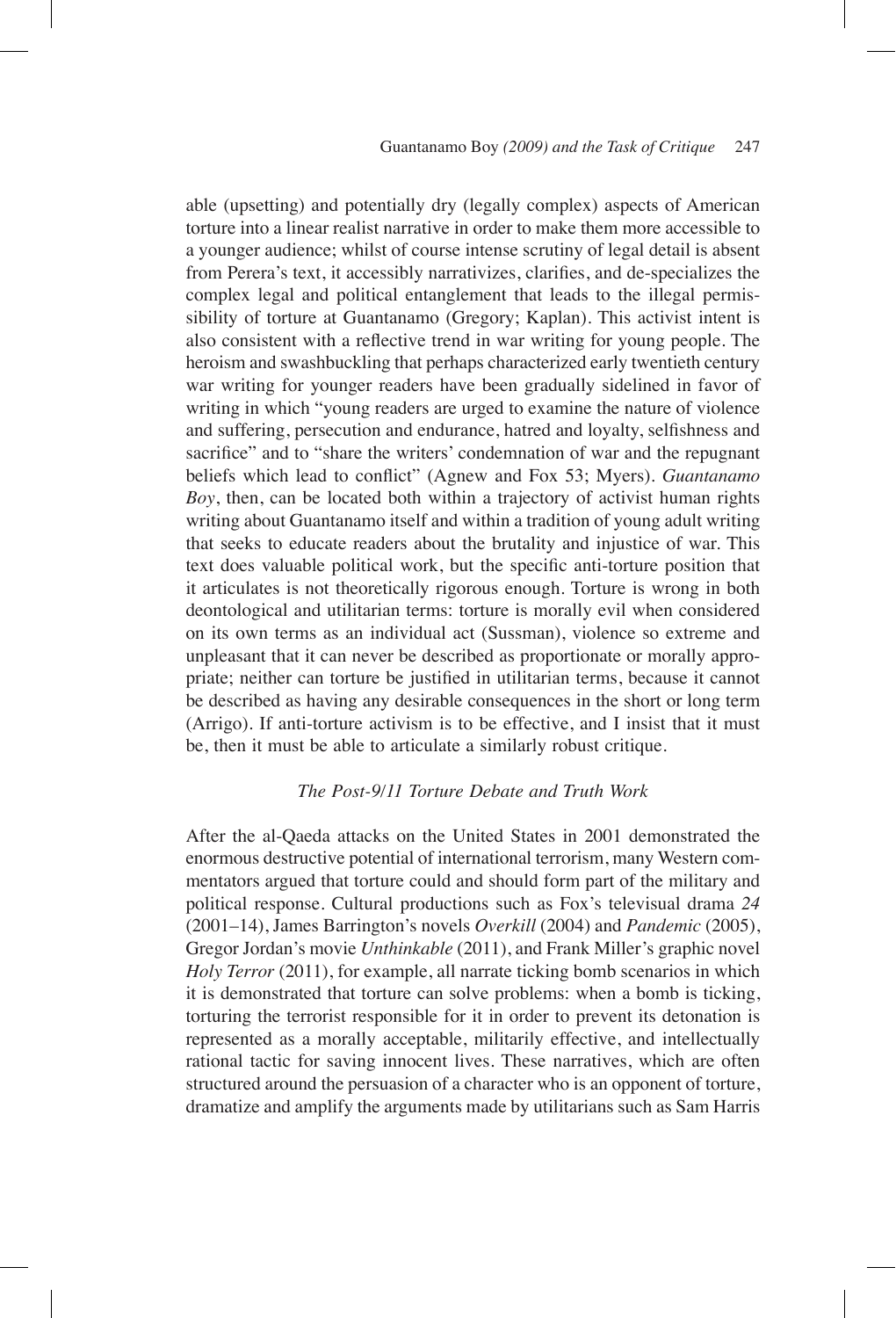("Case for Torture"; *End of Faith* 197), Charles Krauthammer (2004), and Alan Dershowitz (*Why Terrorism* 131–63; "Tortured Reasoning"; *Is There a Right* 121), who claim, scandalously, that torture can be justified as a militarily legitimate and morally compassionate element of counterterrorism strategy. These texts are often complex explorations of the politics of emergency and counterterrorism, but they frequently defuse the subtle concerns they raise through their "saturat[ion] in generic elements working to *normalize* torture" (Holloway 25, emphasis in original). That is, they couch their reactionary political arguments in the pleasures of genre in order to make them seem natural, normal, and as a consequence morally and politically defensible. The many reasons for the resurgence of this rhetorical defense of torture are beyond the scope of this article; it is worth emphasizing, however, that this narrative has never been confined to the speculations of academics or the imaginations of artists. Members of the Bush Administration who were instrumental in legalizing torture after 9/11, such as Donald Rumsfeld (585n) and Karl Rove (295–99), for example, uncritically cite the ticking bomb scenario as a situation in which it would be difficult to morally object to torture, and MI5 has defended British complicity in torture by claiming explicitly that despite being contrary to the values of the liberal democracies that employ it, torture is defensible in utilitarian terms (Merrill et. al.). More recently, President-elect Trump repeatedly defended the use of torture in the course of the presidential election contest, simultaneously trivializing, normalizing and recommending it (Johnson; Phelps; Trump); interestingly, he channeled the vocabulary of *24*'s protagonist Jack Bauer by stating that he would do "whatever it takes." The popularity of the ticking bomb scenario is therefore a concrete example of the intentional circulation of a misleading trope that functions to obscure the facts of torture at the same time as it provides an emotionally appealing yet rationally unsustainable excuse for it.

Oppositional, disclosive, and contestatory narratives, such as Gavin Hood's movie *Rendition* (2007), Dorothea Dieckmann's novel *Guantanamo* (2004), or Jim Threapleton's film *Extraordinary Rendition* (2007), most frequently use an exposure model in order to reveal to audiences the unpalatable truths of the post-9/11 torture program that are masked by ideological fictions such as the ticking bomb scenario. Torture is revealed, in these texts, to be a gratuitous excess of power that cannot effectively uncover either the truth or—its substitute—"actionable intelligence." Much as ticking bomb fictions are mutually implicated with political arguments that directly legitimize torture, there is a blurring of distinctions between the critique of torture through fictional narratives or documentaries—such as *Taxi to the Dark Side* (2008) and *The Road to Guantanamo* (2006)—and activist exposure literature with which these cultural productions often share a voice (Bravin; Rose; Sands;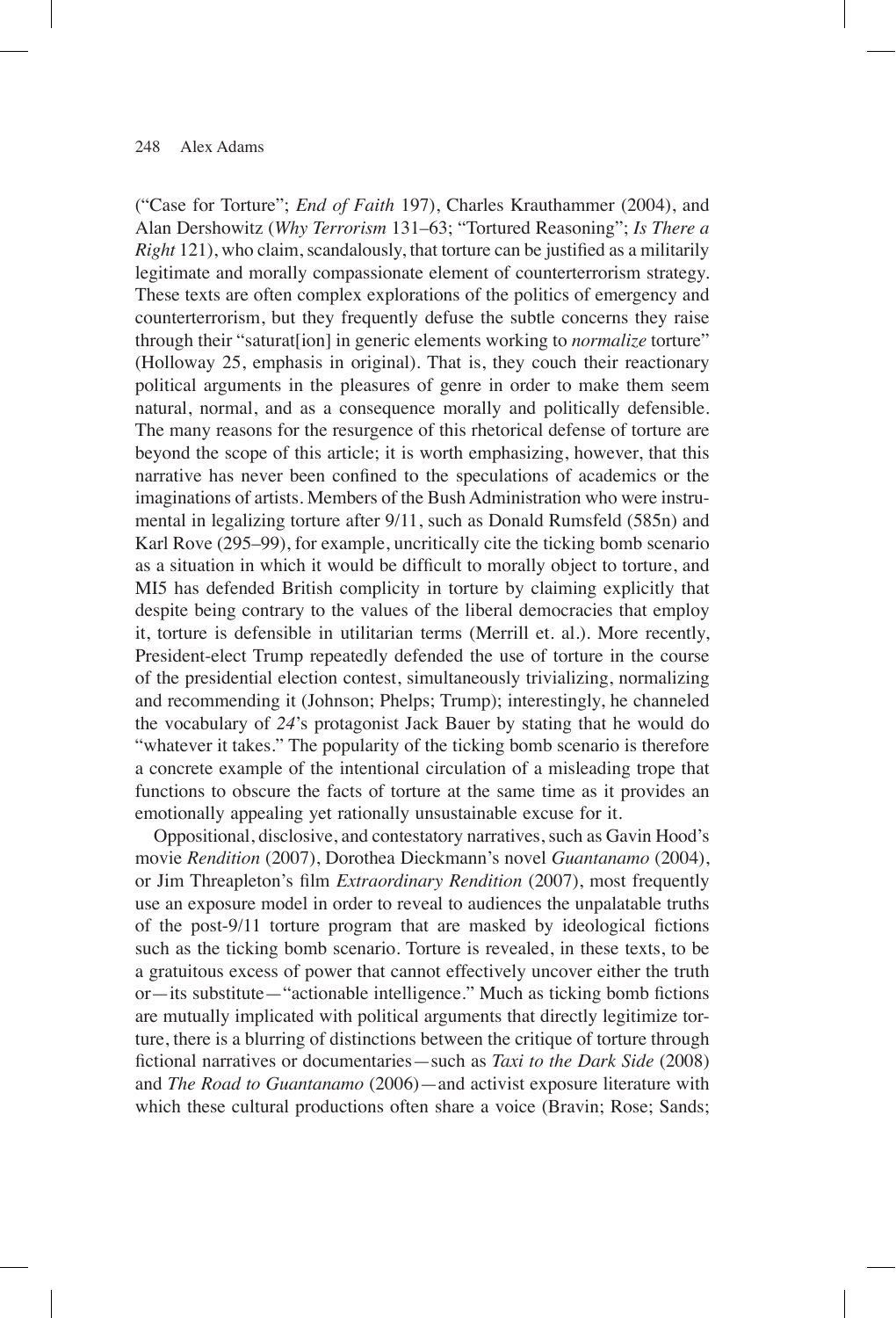Smith). These texts counter officials' justifications of torture by emphasizing that torture never corresponds to the clear-cut emergency policing situations that ticking bomb narratives and arguments necessarily presuppose (Scarry), and they underscore that the conditions in which torture occurs are often concentrationary, systematic, and characterized by injustice and arbitrary brutality. *Guantanamo Boy* is part of this activist strain of post-9/11 torture writing. In the novel, a fifteen-year-old British Asian boy called Khalid Ahmed is captured and imprisoned while on holiday in Pakistan in 2002. Khalid's carceral trajectory, from arrest in Pakistan to prison in Afghanistan and then on to American custody in Cuba, follows a pattern that is found repeatedly in the literature of incarceration that has emerged from Guantanamo (Begg; Errachidi; Slahi). After being tortured into falsely confessing to involvement in terrorism, Khalid is sent to Camp Delta and is in due course contacted by a human rights lawyer who advocates for his release. Much of the novel focuses on Khalid's experience of incarceration: Guantanamo is explained to the reader both through descriptions of Khalid's experiences and through the explanations of them that adult characters give to Khalid.

Perera's intention in producing this narrative is explicitly pedagogical and anti-torture; she claims in interviews that the novel's objective is to tell young readers "the truth" about Guantanamo (Pauli) in order to "annihilate the idea that torture can ever be justified" (Kemsley). This notion of telling "the truth" about torture and political violence—the strategy of exposure work—recurs throughout the proliferating multidisciplinary bibliography invested in resisting the official discourse of the war on terror (Harlow). There are two common imperatives found throughout much of this heterogeneous archive. Firstly, there is the imperative to expose and explain the forms of injustice that Guantanamo represents, and secondly, there is the imperative to rehumanize the prisoners—that is, to represent them as human beings capable of bearing human rights and deserving to benefit from legal protections, rather than as the monstrous subhumans who deserve torture that they have been made to seem by both official discourse and scaremongering cultural production. It is in terms of these two imperatives that *Guantanamo Boy* is less compelling than it could be.

There is an abundance of scholarship on children's literature of conflict. However, apart from work stressing the parallels to be drawn between the past and present (Miller, "Ghosts") or work that discusses the war on terror by analogy (Reynolds), very little scholarship has addressed the children's literature of the war on terror. This may be due to the dearth of textual production, a lack that is not easy to explain; though there is a substantial body of children's texts relating to 9/11 (Lampert), which is of course a major coordinate in the war on terror, *Guantanamo Boy* is perhaps the only seri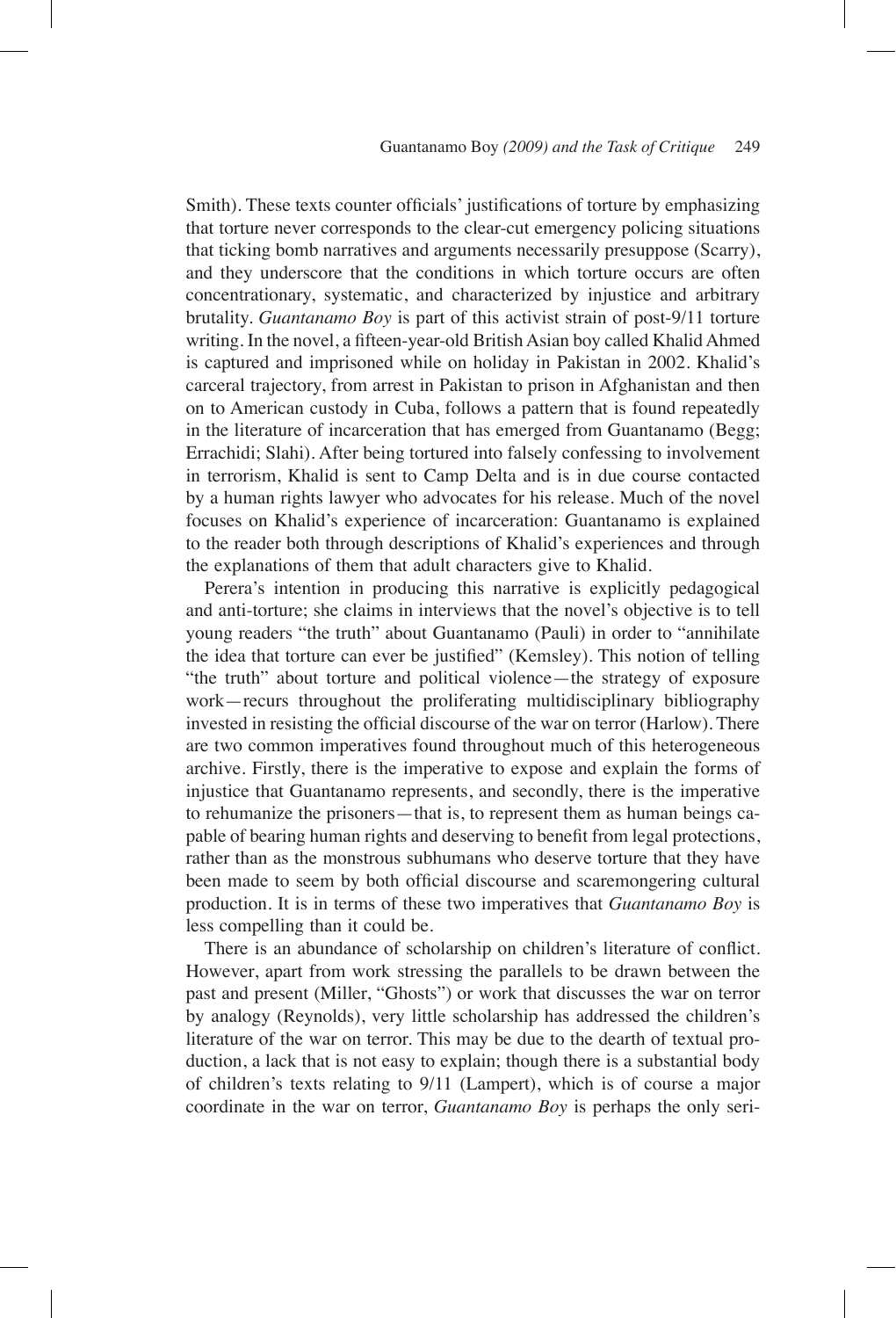ous attempt to engage young adult readers with torture in the war on terror. Matt Whyman's thriller *Inside the Cage* (2007) is the only other young adult novel about secret prisons that I have been able to locate, and it merely uses extraordinary rendition and black site prisons as plot devices for a generic thriller, much as Dan Fesperman's *The Prisoner of Guantanamo* (2006) uses the war on terror prison network as a backdrop for an adult Cold War thriller. These texts do not represent serious engagements with the political scenarios against which they are told; rather, they appropriate them for dramatically exciting scenery. Likewise, Kenneth Kidd notes that many of the young adult texts produced about 9/11—from which discussions of torture are conspicuous by their absence—are often "books that promote infantile citizenship, that resort to a thematic of absolute evil and absolute innocence" (140–41). Kidd argues that many post-9/11 texts for younger readers squander the educational opportunity that they represent, and are marked instead by a politically unambitious refusal to explore historical complexity. *Guantanamo Boy*, with its clear intent to promote critical and politicized citizenship in its readers, also fails, for precisely this reason, to articulate the intellectually fulfilling critique of power that it promises. This is exemplified in particular by its narrative of absolute innocence, which seriously impoverishes the intervention it is positioned to make in the torture debate.

It is not merely the texts that are unsatisfying, however: scholarship on political narratives for younger readers often makes naive assumptions about the ways in which these texts are received by audiences. For example, a critical literature has emerged surrounding the internment of Japanese Americans during the Second World War, which has as its goal "teaching interracial understanding and fellowship, historical truth, and cultural self-awareness" and which comprises texts that "problematize America's segregated, hierarchical society and inspire a more multicultural national perspective" (Teorey 227). Teorey's remarks here reflect a certain assumption that the no doubt sincere antiracist intentions of the authors of young adult texts translates directly and uncomplicatedly into positively liberalizing educational effects on readers. Other educational scholarship shares this assumption that children's literature represents an unproblematically useful classroom tool for helping young readers "further their development as global citizens" (Monobe and Son 70). However, texts that attempt exposure work cannot be relied upon to transparently and unequivocally reveal definite messages, to directly communicate unmediated and unambiguous political meanings, in the ways that writers or educators may intend. For example, we can turn to the conditions under which *Guantanamo Boy* is critical of torture.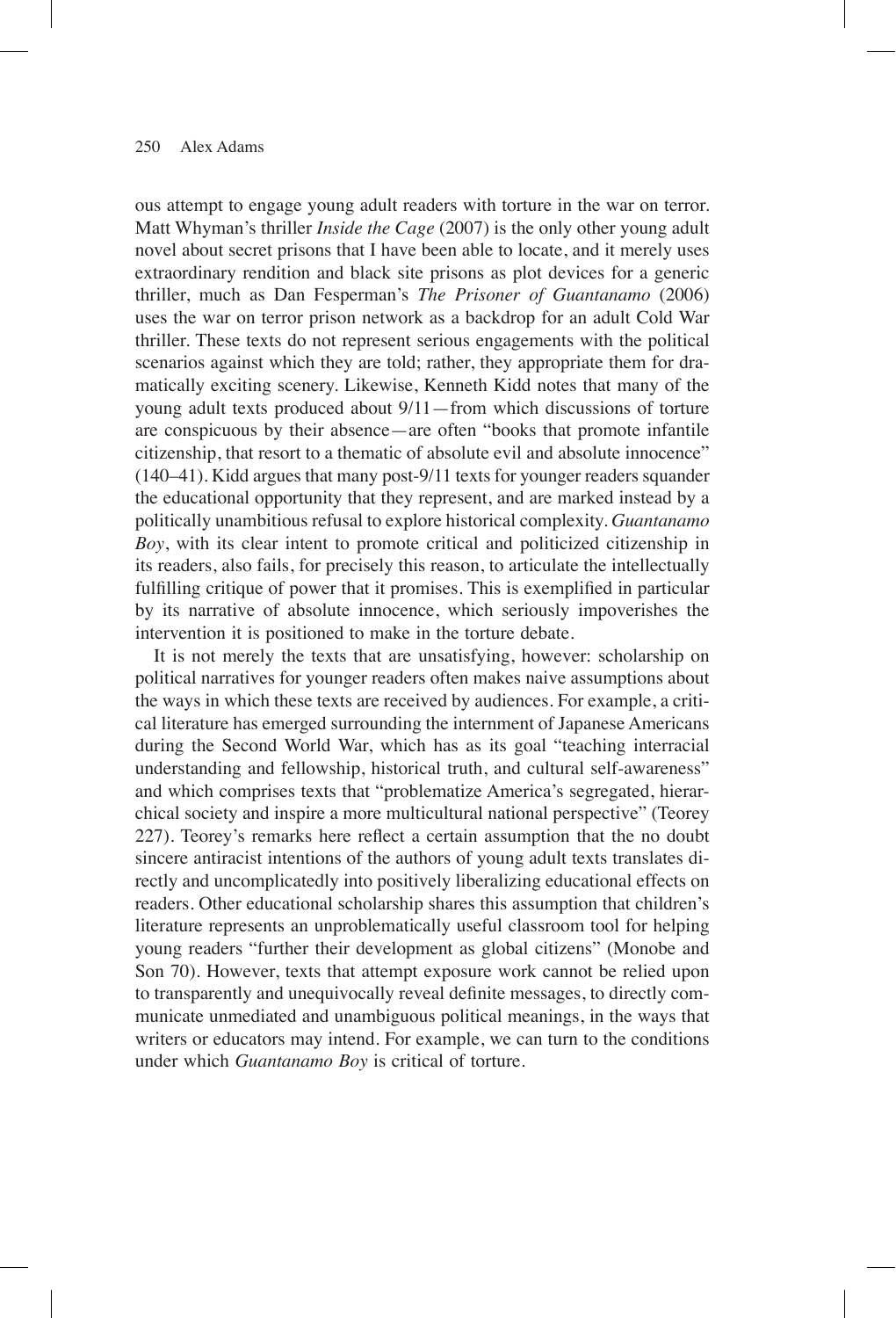#### *Torture*

Perera's work is particularly valuable for its representations of specific torture acts. Darius Rejali (2007) demonstrates that democratic states remain torturing states: they have not eliminated torture from their arsenal of political technologies, he shows, but rather they have learned to disguise and legitimize their use of torture by using "clean" forms of violence which do not leave identifiable marks on the outside of the body. The war on terror has borne witness to an extensive arsenal of such techniques. Many of the forms of torture that are committed in Guantanamo Bay, for instance, are non-scarring, which allows apologists for the prison to claim that it is a humane and safe environment because the prisoners are not suffering forms of spectacularly bloody violence (Sands 6, 165). However, whilst forced standing, sleep deprivation, and dietary manipulation may seem innocuous to some, their creative concatenation can represent very severe human rights infringements. Representations that stress this have clear political value. Post-9/11 anti-torture texts have often used waterboarding—a procedure in which prisoners are made to experience a limited form of drowning, which causes severe physical pain and extreme mental distress (Beynon)—as a focal point to reveal that techniques used by American forces do in fact constitute torture. *Guantanamo Boy* is part of that trend of literary exposure work. Apologists for waterboarding rely on its non-scarring nature to minimize the extent to which it is perceived as harmful: unlike the spectacular atrocities of the enemies of the West, such as the beheadings, live immolations, and suicide bombings of terrorist groups such as al-Qaeda and Daesh, it does not cause visible harm (Del Rosso). Despite the protestations of politicians such as President Trump, who called the pain caused by waterboarding "peanuts" (Phelps), waterboarding is definitely a form of torture, as Christopher Hitchens demonstrated when he tried to prove that it was harmless by voluntarily undergoing it. Reflecting upon his experience, he concluded that "if waterboarding does not constitute torture, then there is no such thing as torture" (Hitchens, "Believe Me"). Texts that amplify and underscore the painful nature of waterboarding have a clear value: they provide ways to resist its justification.

Khalid is waterboarded in a chapter titled "Water Games" (146–57), which communicates the salient descriptive factors of waterboarding and the key factors of Khalid's response to it: "[A] cloth lands on his face. More hands hold it down, so that he breathes in the smell of gauze bandages, and at the same time a trickle of cold water pours through the cloth and down his nose and mouth" (151). Perera conveys the fear and disorientation Khalid feels and aligns the reader entirely with him, refusing to examine the motivation of the torturer and focusing purely on the distress caused by the violence.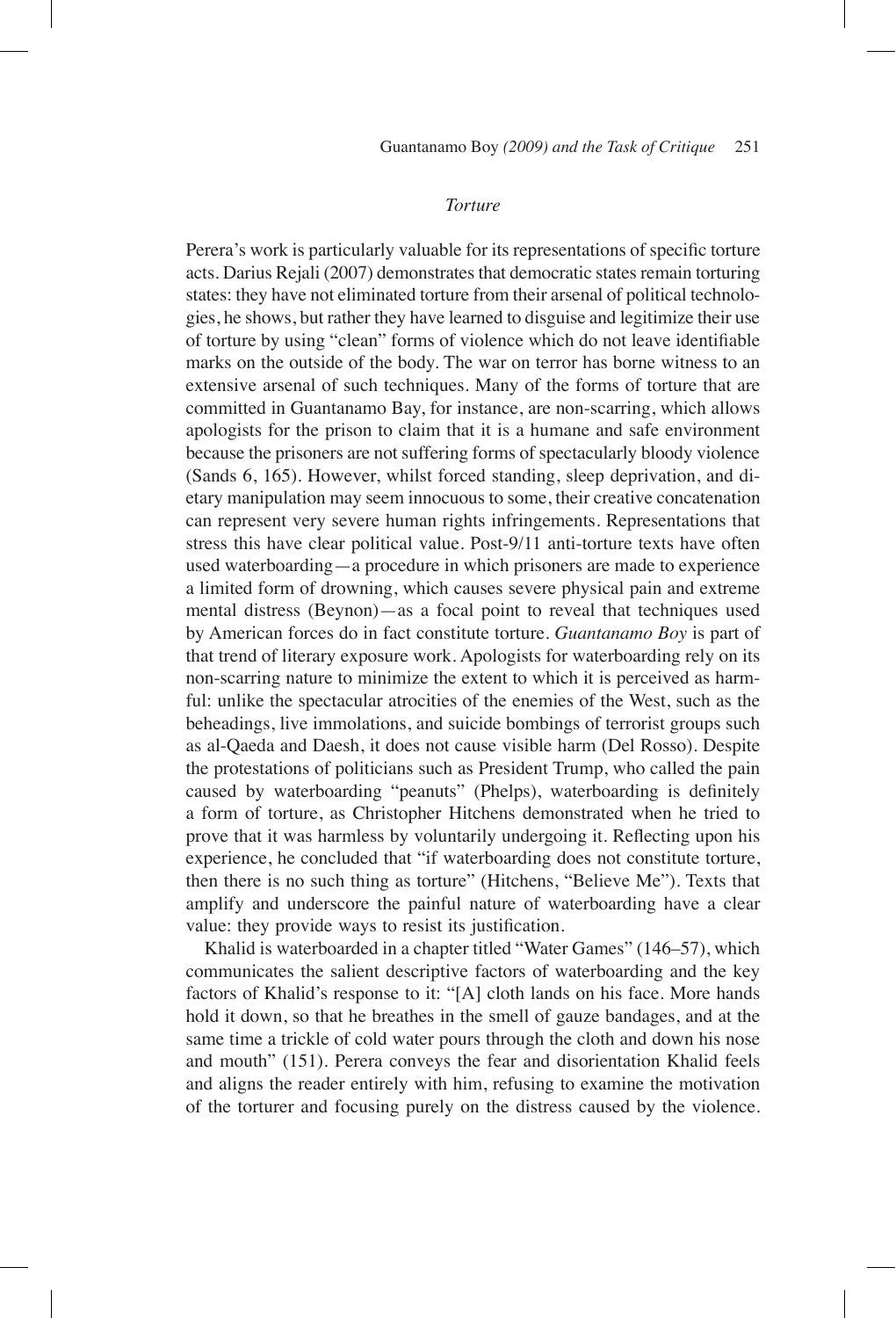Significantly, Perera highlights the non-scarring nature of waterboarding, writing that "apart from the cut and bump on his forehead, there are no marks on his body. Nothing to prove anyone was trying to kill him" (156). This undermines persistent myths that in order to qualify as torture, violence must be messy; in particular, it deflates the idea that waterboarding is in any way mild or benign. Perera's representation of torture, then, is effective in revealing the treatment of prisoners in Guantanamo as forms of torture. However, those who justify torture argue that there are circumstances in which it should be done *despite* its horrifying nature. This is a question that Perera's text cannot address, due to the philosophical and ethical blind spot in its framing of torture.

In *Guantanamo Boy* the story of the false positive provides a framing narrative context for the story of mistreatment in captivity. False positive narratives are texts that utilize a certain specific form of dramatic irony in which an innocent person confesses under torture to something of which the audience or reader knows they are innocent. Describing one of Khalid's early interrogations, Perera writes that "[t]his was beginning to feel like a scene from *Groundhog Day*. The same questions going round forever. With the same answers being ignored because they don't fit the answers the Americans want" (74). Khalid confesses, but in corroborating the false allegation he has merely been forced into perpetuating the injustice against himself: the argument that torture can be justified as an intelligence-gathering measure is intended to be deflated by this self-defeating confession, which merely confirms an untrue allegation and does not reveal any true or useful information. Here, as in other false positive narratives, the point is to demonstrate that torture is wrong both because innocent people are made to suffer it and because it is a self-confirming technology of violent power with no capacity to reveal the truth: because innocent people will falsely self-incriminate to escape suffering, torture is revealed as both a repulsive act and as a strategy of power that is ineffective on its own terms. This narrative frame is effective in revealing the injustice of false imprisonment, and it is pertinent to Guantanamo as so many of the prisoners are falsely imprisoned, but it does not go far enough in critiquing torture, because it fails to address the question of whether it would be effective or appropriate to torture guilty people. This representational strategy resorts to a thematic of absolute innocence and fails to acknowledge the complexity of the question it attempts to reframe.

The central problem is that nobody would argue that the innocent should be tortured. A coherent anti-torture position does not make discriminations on who it is permissible to torture, and deploring the fact that torture cannot discriminate between the innocent and the guilty in fact underlines the desirability of punishing the guilty and protecting the innocent. If ticking bomb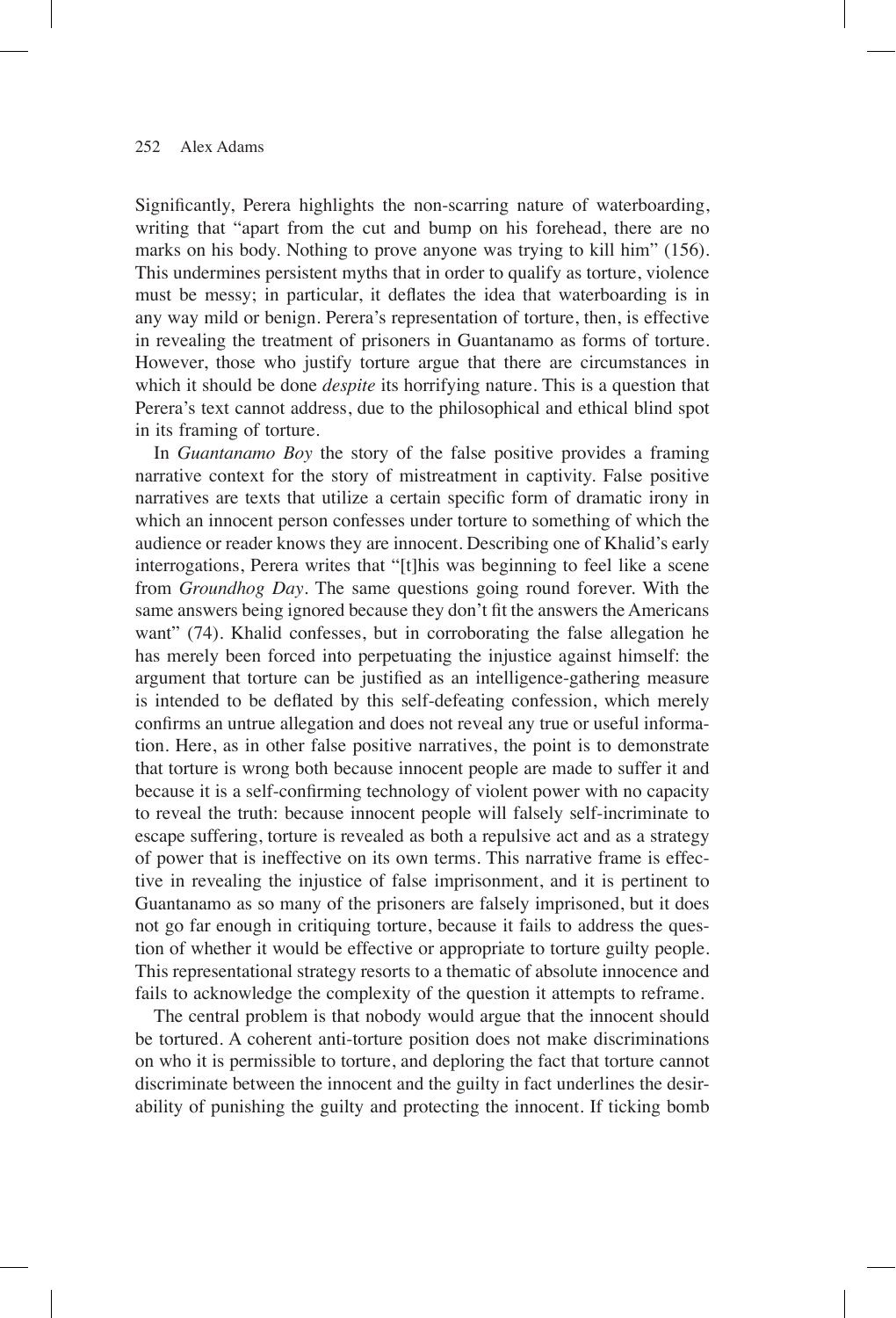narratives show that the guilty deserve torture and the false positive narrative argues that the innocent do not, then there is little meaningful difference between them. Although it is not a ticking bomb narrative, *Zero Dark Thirty*  (2012), for instance, justifies torture by initially revealing torture as horrible and then subordinating this horror to the claim that it nevertheless provided the information that led to the killing of Osama bin Laden (this is untrue, but it is the conceit of the film; see Hersh). That is, the philosophical and political position implicit in the narrative of this movie—that torture is effective and should be used despite its horror—is in no way challenged by the claim that the innocent should not be tortured. Of course they shouldn't: if it is to be effective, *Zero Dark Thirty* argues, torture must be used on those who have questions to answer. The false positive narrative cannot speak to or confront this concern. The horror of the false positive narrative is that somebody innocent gets what somebody guilty deserves (false imprisonment suggests its opposite: legitimate imprisonment), and the only consistent anti-torture argument is that *nobody*, even guilty terrorists, deserves torture. The false positive narrative is a structurally incomplete opposition to torture as it leaves the broader question of the permissibility of torturing the guilty—which is, after all, the only argument put forward to justify torture—unaddressed. A similar problem pertains to the representation of Islam in *Guantanamo Boy*.

#### *Islam*

In much of the discourse produced in the course of the war on terror, Muslims are often made to fall outside of the intelligible limits of the human, represented through a series of clichés such as the murderous fanatic, the raging crowd, and the passive victim (Butler; Kumar; Mertus and Rawls; Morey and Yaqin). Echoing the insights of critical race studies and accounts of colonial violence, scholars have described the way that the war on terror creates a Manichean world in which there are "two kinds of humans, those who are worthy of respect and those who have lost all their rights" (Perrigo 229). Islamophobic discourses may be heterogeneous in some respects; the Islamophobic "pseudo-intellectual pugilism" (Lean 11) of the American Christian right wing cannot, for instance, be conflated with the popular rationalist secularism that vocally demonizes Islam in a way that emphasizes its irreconcilability with the traditions of Western secular republican democracy (Dawkins, 2007; Harris *End of Faith*; Hitchens, *God Is Not Great*). What these voices—and others—amount to, however, is a very definite and vocal antagonism to Islam and Muslims that consistently and repetitively both associates Islam with terrorist violence and claims that Muslims should not bear human or political rights equal to those of others because their beliefs,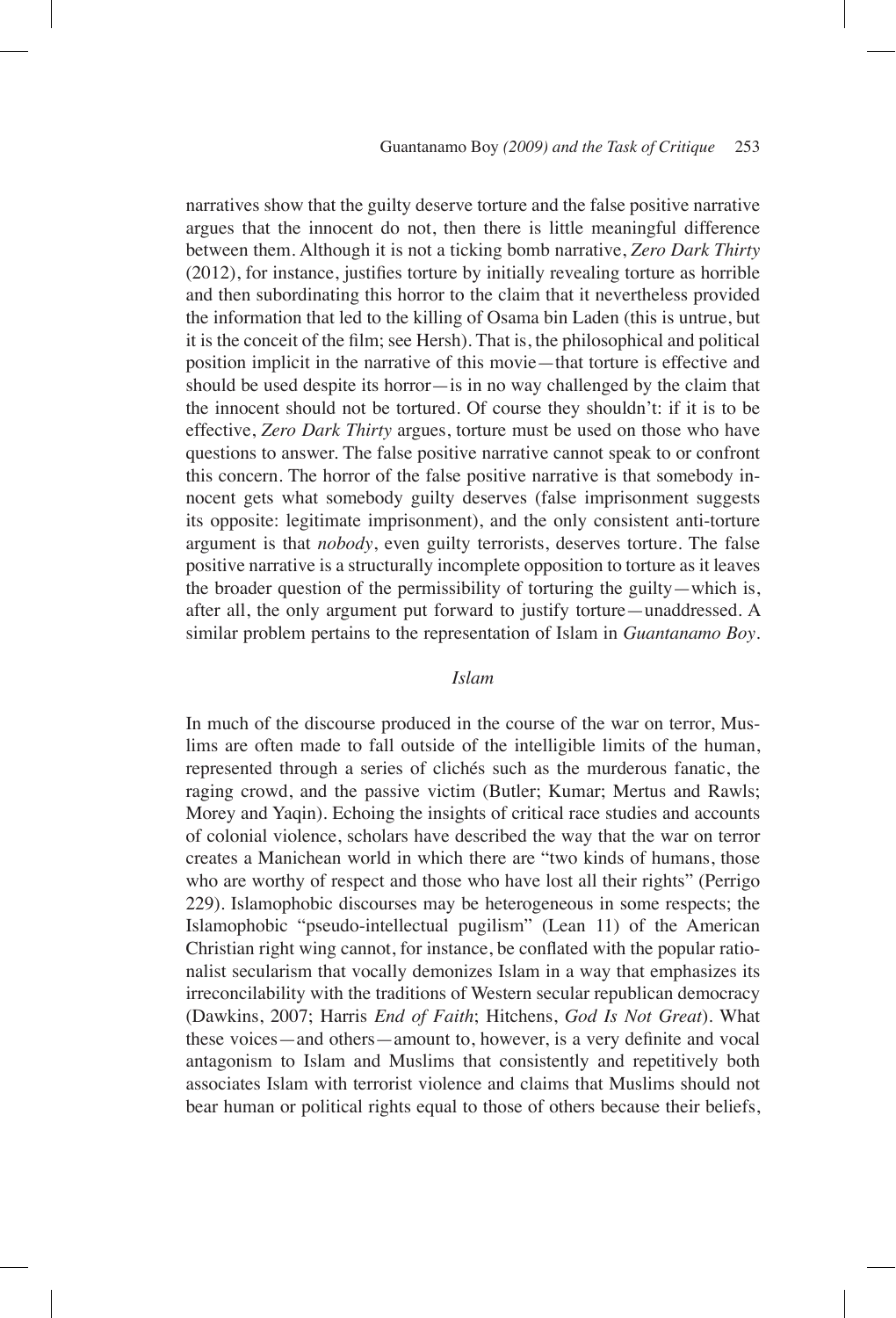practices, and traditions render them necessarily incompatible with the privileges of modernity.

Like much of the Guantanamo canon, *Guantanamo Boy* resists this, by firstly challenging the racist association of Islam and terrorism and secondly by representing Muslims as human beings capable of bearing human rights. In Khalid's encounter with Ali Abaza, a falsely imprisoned lawyer who enlightens Khalid on the history and nature of Islam, much of this reframing is done explicitly. Ali tells Khalid that "[t]he world learned about chivalry and brotherhood from Islam" (221), that "Islam is not a medieval culture, like they pretend in the West" (222), and that "[p]olitics and culture must not be confused with religion" (223). This didactic interlude insists that unpleasant events associated with Islam—public executions, suicide bombings—are cultural and political, and that even though they are often framed in theological language they are not to be taken for either an authentic representation of the spirit of Islam or as representative of all of Islam. Further, this conversation with Abaza separates Islam from terrorist violence, as he states that "any person who commits an act of terrorism violates the laws of Islam" (224). This is an important uncoupling, which allows Islam to assume a human multivalence that other representations often refuse it.

A significant aspect of Perera's reframing of Islam lies in Khalid's character arc. At the beginning of the novel, Khalid is ambivalent toward the religious dimension of his parents' Pakistani culture, and actively disavows it more than once. At the beginning of the novel we read that "they sometimes say Friday prayers and usually eat halal food, but that's as far as the Muslim religion goes in Khalid's family" (12). Further, at various stages of his ordeal Khalid lashes out at Islam, blaming it for his problems. Shortly after his capture we read that "the one thing he wishes he could change right now is the religion he was born into" (94) and later he is "angry too at the Muslim religion for getting him into this mess" (104). However, in Guantanamo Khalid becomes familiar with the Qur'an itself and develops a religious identity. Like many Muslim prisoners in American jails (Hamm 669, 678–79), British prisons (Spalek and El-Hassan 109–11) and indeed many Muslims in Guantanamo itself (Brittain and Slovo 41), Khalid experiences his increased religiosity as a uniquely meaningful way of coping. Islam gives Khalid "a feeling of calm instead of the pain, bitterness and rage this prison has created" (282). At the start of Khalid's captivity he finds the sound of salah frightening and isolating, but by the end of the novel Khalid participates happily in daily prayer. The text foregrounds that Islam forms an important source of community identification and personal spiritual solace.

The thematic of absolute innocence, however, is again problematic here. Although this character arc allows Khalid to experience Islam as positively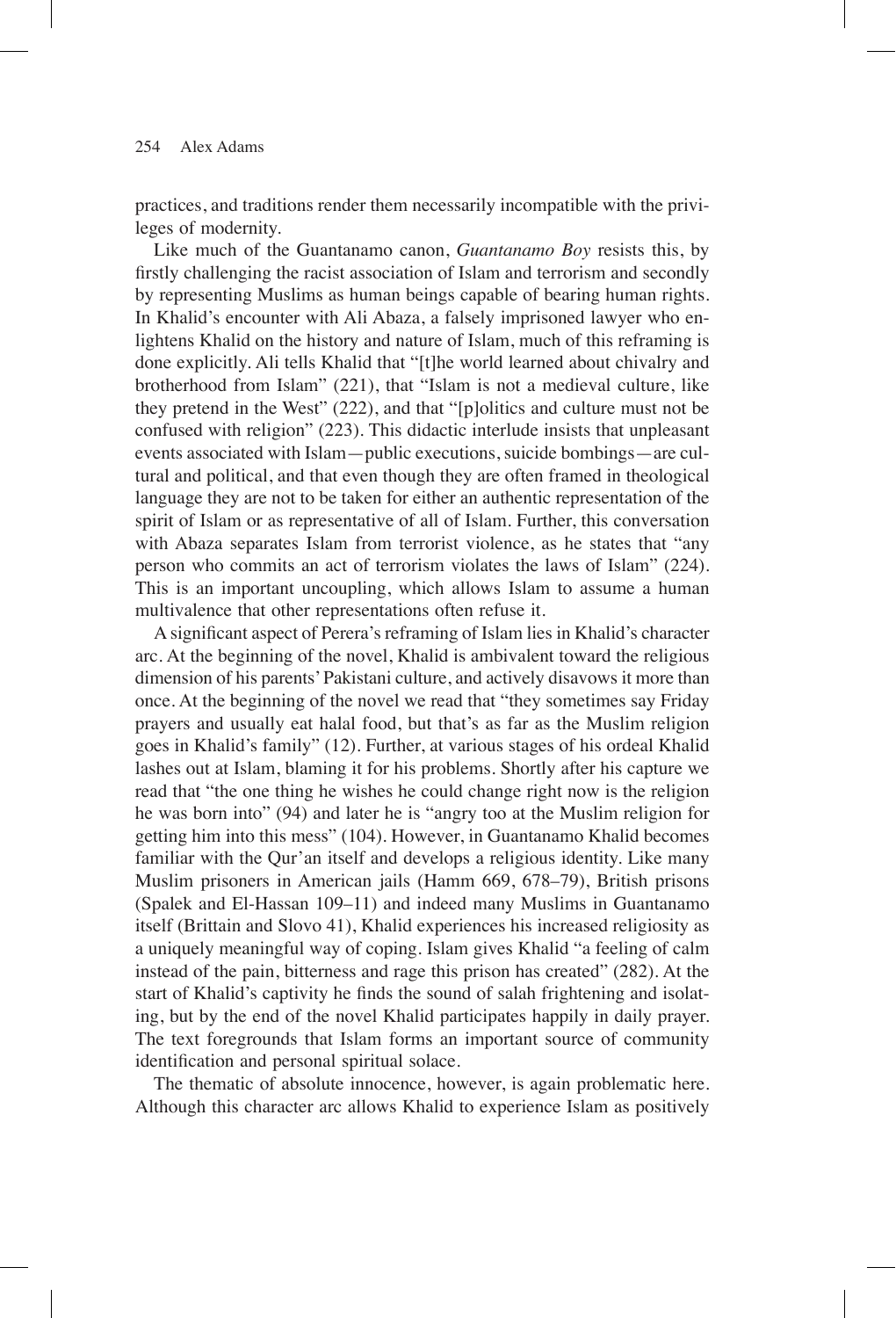transformative, audience identification with Khalid is conditional on his initially secular identity. He is innocent throughout, but we learn to care about him when he is secular; it is stressed that Khalid is innocent at the same time that it is stressed that he does not identify as Muslim. In other exposure texts, audience sympathy with Muslim victims of torture comes at the price of the foregrounded disavowal of their Muslim identity. In *Rendition*  (2007), for instance, the innocent character undergoing torture conspicuously has his secular Western characteristics, such as his Western grooming, his professional career and, in particular, the fact that he does not attend mosque, emphasized in order to underscore his resemblance to the presumed white Western audience; he is not Muslim enough to deserve torture. *Guantanamo Boy* is also problematic in this regard: through his secular ordinariness, Khalid is carefully and conspicuously constructed as a "normal" British boy through the emphasis that is placed on his secular activities and interests. He likes football and online gaming, he has a multicultural bunch of friends, and he has a crush on a girl. He is not devout, he does not pray, and he complains about having to adopt conspicuous markers of Muslim identity: "he's totally British, so why did he smile politely when Auntie gave him the shalwar kameez to wear?" (96). Many British Muslims do not struggle to reconcile Muslim identity with their Britishness, and feel that it is possible to retain a distinct Muslim cultural and religious identity simultaneous with and complementary to their British identity (Chambers 9; Maxwell). However, readers first engage with Khalid when he emphasizes the extent to which Islam is antithetical, irrelevant, and exterior his to British characteristics. He is an "ordinary Rochdale lad" who "happens to be Muslim" (Said): in this text Islam is not ordinary, normative, or British. Over the course of the narrative Khalid is irreversibly transformed into an authentic and dedicated Muslim through a contaminating, involuntary, and traumatic involvement with Pakistan and the war on terror. At the beginning of the novel, Islam is invisible and irrelevant, and at the conclusion, Islam is represented as a forcibly acquired war identity. Throughout the text the daily experience of Islam, and the extent to which it is a normative component of everyday life (and unrelated to political conflict) for a great many Muslims, remain only partially visible, described in the abstract but not enacted or demonstrated in the narrative. His Muslim identity is laboriously disassociated from terrorism, but this itself treats Islam as something that must be accounted for.

 To oppose normative and authentic Britishness to Muslim identity emphasizes the aforementioned secularist narrative in which Islam and the West are necessarily incompatible. Here I echo a trenchant critique of human rights discourse, which argues that "respect for differences applies only to those differences that are reasonably consistent with . . . the identity of a wealthy—albeit visibly declining 'West'" (Badiou 24). Badiou argues that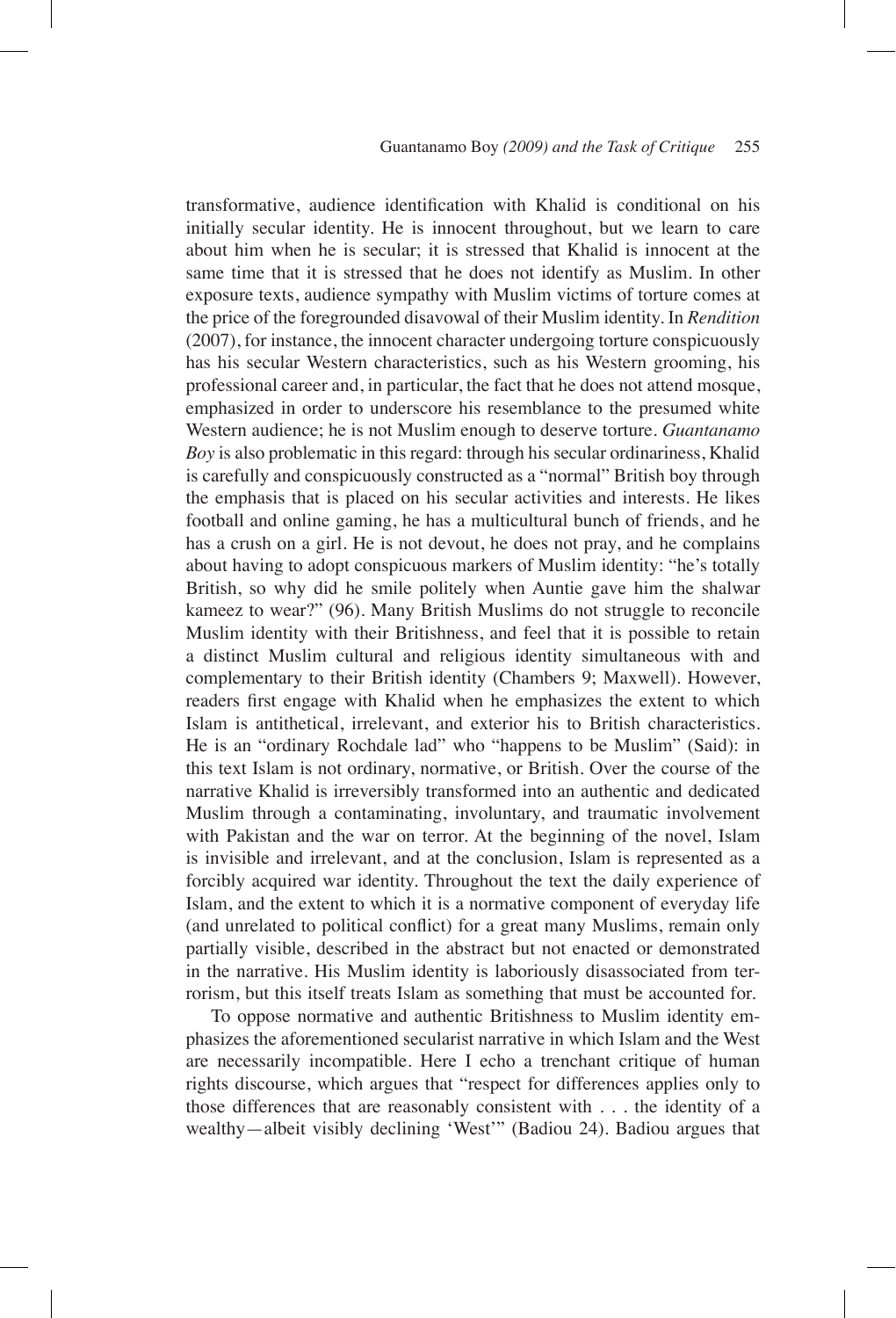the white Europeans and Anglo-Americans who make decisions on who can bear human rights only recognize and respect the humanity of those who resemble themselves. Asked about the challenges of representing a young British Muslim boy, Perera remarked that she did not pay it any special attention because "[b]oys are boys" (Pauli). This universalizing position, which claims that the complexities of ethnicity and cultural difference do not deserve attention because we are all the same underneath, in fact erases the ways in which difference and cultural specificity are important markers of cultural identity; it flattens out important differences between religious and ethnic groups and the many heterogeneous forms of masculinity found within and among them. Crucially, it means that Khalid is made sympathetic by being shown as not different from the majority, which underscores the extent to which difference is suspicious and must be apologetically normalized. The *Entwicklungsroman* (Trites 9–15) structure of *Guantanamo Boy*, in which Khalid is changed by the transformative experience of torture and incarceration, allows Khalid to find religion as he comes of age through suffering, it allows the text to show that his religious identity was not to blame for his incarceration (because he did not have a religious identity until he was incarcerated), and it shows Islam as a redemptive spiritual force; however, this narrative arc also depends upon the audience building their identification with Khalid at a point at which he vocally rejects Islam as irreconcilable with his ordinary secular interests. Much as the narrative frame of the false positive allows audiences to sidestep considerations such as the morality of torturing the guilty, this narrative arc requires the audience's identification of Khalid as innocent to occur at a point at which his Muslim identity is repeatedly rejected or trivialized.

#### *Conclusion*

The limitations of the moral and political critique found in *Guantanamo Boy* cannot be dismissed as specific to young adult literature, as many other texts for general audiences that intervene in the torture debate also feature the limitations I have identified here. My critical gesture here is not simply a Žižekian reversal—an attempt to reveal that liberal politics are different from the reactionary politics they claim to oppose only by a matter of degree, or that liberalism is merely a hypocritical veneer superimposed on an unavowed fascism. I intend, rather, to show that elements of the justification of torture can be found even in the places where they are most vocally and conspicuously challenged, because such positions draw on and are reinforced by a remarkably elastic vocabulary of political and cultural tropes. I do not claim that Perera somehow justifies torture in the course of a polemically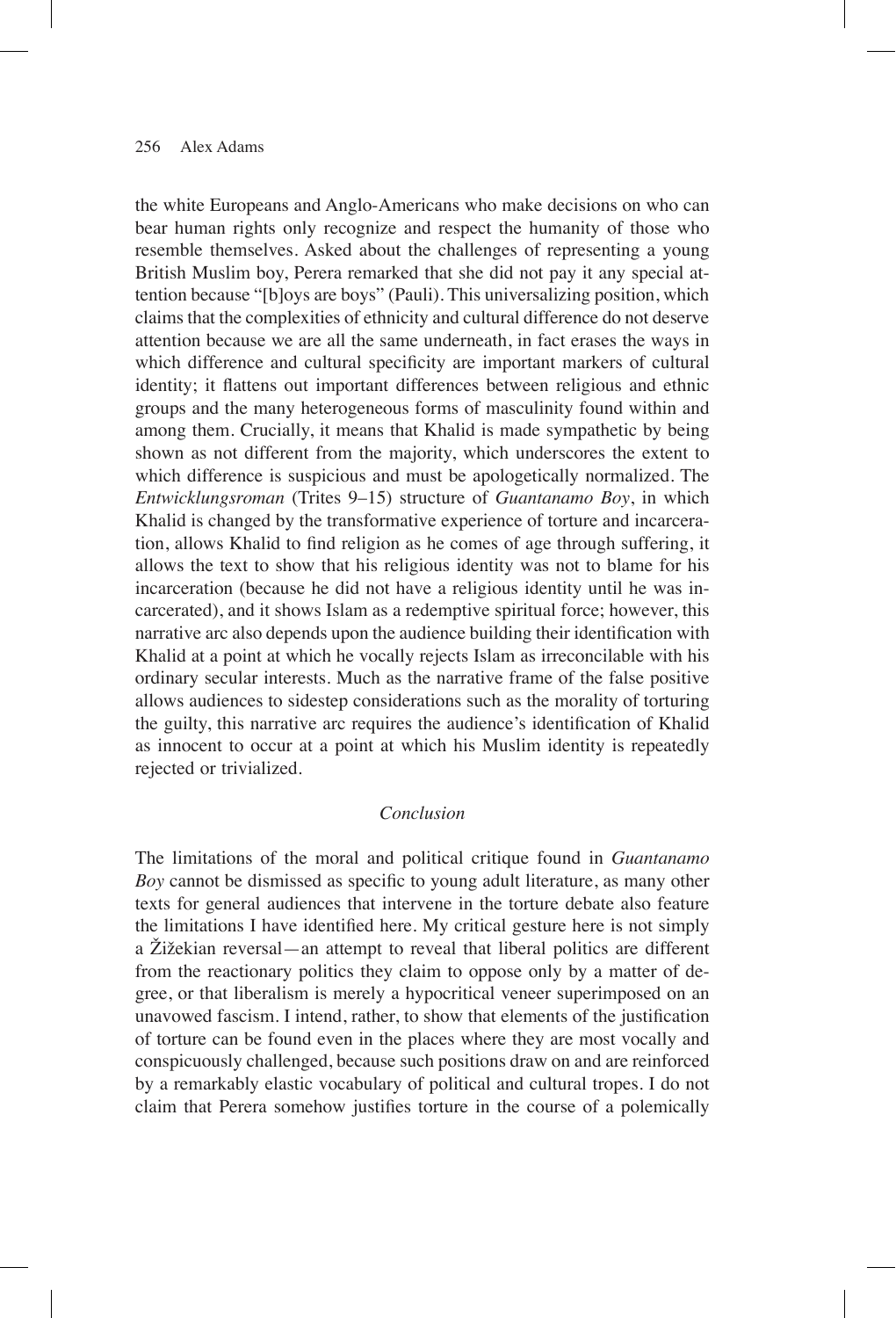anti-torture text, or that her antiracism is in fact somehow racist; neither do I claim that Perera is a secret advocate of torture, as Perera's website and social media output make abundantly clear that she is an unconditional opponent of torture and vocal supporter of human rights. I argue, rather, that the anti-torture position narrativized in *Guantanamo Boy* does not critique torture rigorously enough because it does not effectively address, rebut, or challenge the questions posed by those who *do* justify torture, in part because the dramatic irony of the false positive fails to effectively rebut utilitarian arguments supporting torture and also because its lack of attention to the subtle politics of difference leaves its representation of Islam shallow. These two facets of this novel reveal not only the limitations of this specific novel but also the difficulty of effectively maintaining moral and political messages in literary texts more generally. Given that President-elect Trump has strongly suggested that he intends to reintroduce torture into the arsenal of technologies available to American military forces, intellectually lucid and ethically robust political and cultural resistance to the justification of torture remain vital. If our critique is so easily defused, then it is no critique at all.

*Alex Adams is an early career researcher based in North East England. He completed his Ph.D. at Newcastle University; his research interests include literature and politics, human rights, violence, masculinity, film, and political emotions. His first book,* Political Torture in Popular Culture: The Role of Representations in the Post-9/11 Torture Debate, *was published in 2016.*

#### Works Cited

- *24*. Head Dir. Jon Cassar. Fox Productions. 2001–14. DVD.
- Agnew, Kate, and Geoff Fox. *Children at War: From the First World War to the Gulf*. London and New York: Continuum, 2001. Print.
- Arrigo, Jean Maria. "A Utilitarian Argument Against Torture Interrogation of Terrorists." *Science and Engineering Ethics* 10.3 (2004): 543–72. Print.
- Badiou, Alain. *Ethics: An Essay on the Understanding of Evil.* Trans. by Peter Hallward. London: Verso, 2012. Print.
- Barrington, James. *Overkill*. London: Pan MacMillan, 2004. Print
- ———. *Pandemic.* London: Pan MacMillan, 2005. Print.
- Begg, Moazzam. *Enemy Combatant: The Terrifying True Story of a Briton in Guantanamo.* London: Pocket Books, 2007. Print.
- Beynon, Jonathon. "'Not Waving, Drowning'. Asphyxia and Torture: The Myth of Simulated Drowning and Other Forms of Torture." *Torture* 22 Supplementum 1 (2012): 5–9. Print.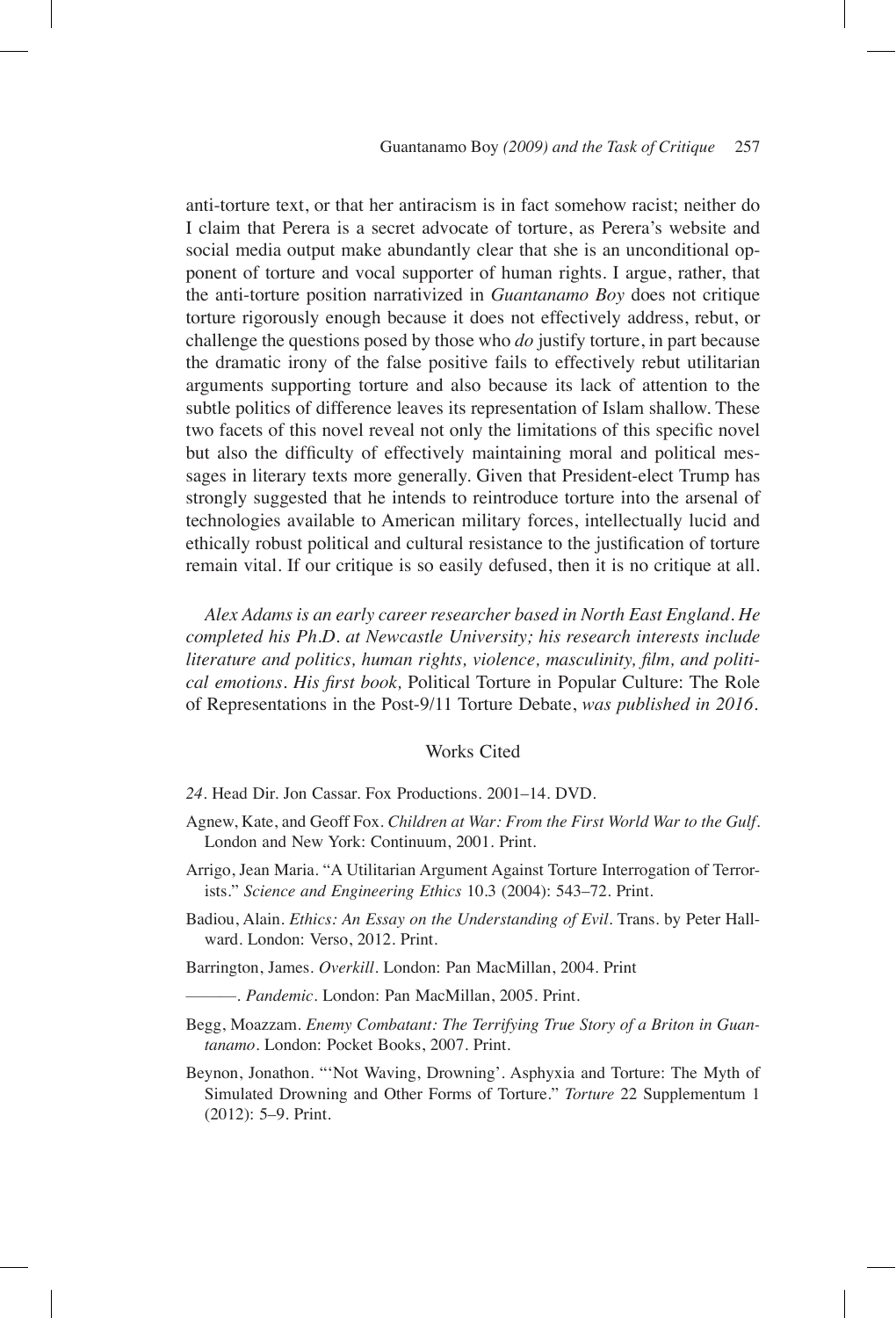- Bravin, Jess. *The Terror Courts: Rough Justice at Guantanamo Bay.* New Haven: Yale UP, 2013. Print.
- Brecher, Bob. *Torture and the Ticking Bomb.* Oxford: Blackwell, 2007. Print.
- Brittain, Victoria, and Gillian Slovo. *Guantanamo: "Honor Bound to Defend Freedom."* London: Oberon Books, 2004. Print.
- Butler, Judith. *Frames of War: When Is Life Grievable?* London: Verso, 2009. Print.
- Chambers, Claire. "Guantanamo Boy: An Interview with Moazzam Begg." *Postcolonial Text* 6.2 (2011): n. pag. Web. 15 June 2015. http://eprints.whiterose.ac.uk/88437/
- Dawkins, Richard. *The God Delusion.* London: Black Swan, 2007. Print.
- Del Rosso, Jared. "The Toxicity of Torture: The Cultural Structure of US Political Discourse of Torture." *Social Forces* 93.1 (2014): 383–404. Print.
- Dershowitz, Alan M. *Is There a Right to Remain Silent?* New York: Oxford University Press, 2008. Print.
	- ———. "Tortured Reasoning." *Torture: A Collection.* Rev. Ed. Ed. Sanford Levinson. Oxford: Oxford UP, 2004: 257–80. Print.
	- ———. *Why Terrorism Works: Understanding the Threat, Responding to the Challenge.* New Haven: Yale UP, 2002. Print.
- Dieckmann, Dorothea. *Guantanamo.* Trans. by Tim Mohr. London: Duckworth Overlook, 2008. Print.
- Eisenstadt, Oona. "The Things That Are Not Among the Things There Are To Do: *Harriet the Spy* and Maurice Blachot's Passivity." *Philosophy in Children's Literature.* Ed. Peter R Costello. Plymouth: Lexington Books, 2012. 191–204. Print.
- Errachidi, Ahmed. *The General.* London: Random House, 2013. Print.
- *Extraordinary Rendition*. Screenplay and Dir. Jim Threapleton. Perf. Omar Berdouni, Andy Serkis, Ania Sowinski. 2007. Los Angeles: Liberation Entertainment, 2007. DVD.
- Fesperman, Dan. *The Prisoner of Guantanamo.* London: Hodder and Stoughton, 2006. Print.
- Gregory, Derek. "The Black Flag: Guantanamo Bay and the Space of Exception." *Geografiska Annaler* 88.4 (2006): 405–27. Print.
- Hamm, Mark S. "Prison Islam in the Age of Sacred Terror." *British Journal of Criminology* 49 (2009): 667–85. Print.
- Harlow, Barbara. "'Extraordinary Renditions': Tales of Guantanamo, a Review Article." *Race and Class* 52.4 (2011): 1–29.
- Harris, Sam. "The Case for Torture." *The Huffington Post.* 2005. Web. 12 Sept. 2012. <http://www.huffingtonpost.com/sam-harris/in-defense-of-torture\_b\_8993.html>.

———. *The End of Faith: Religion, Terror, and the Future of Reason.* London: Simon and Schuster, 2006. Print.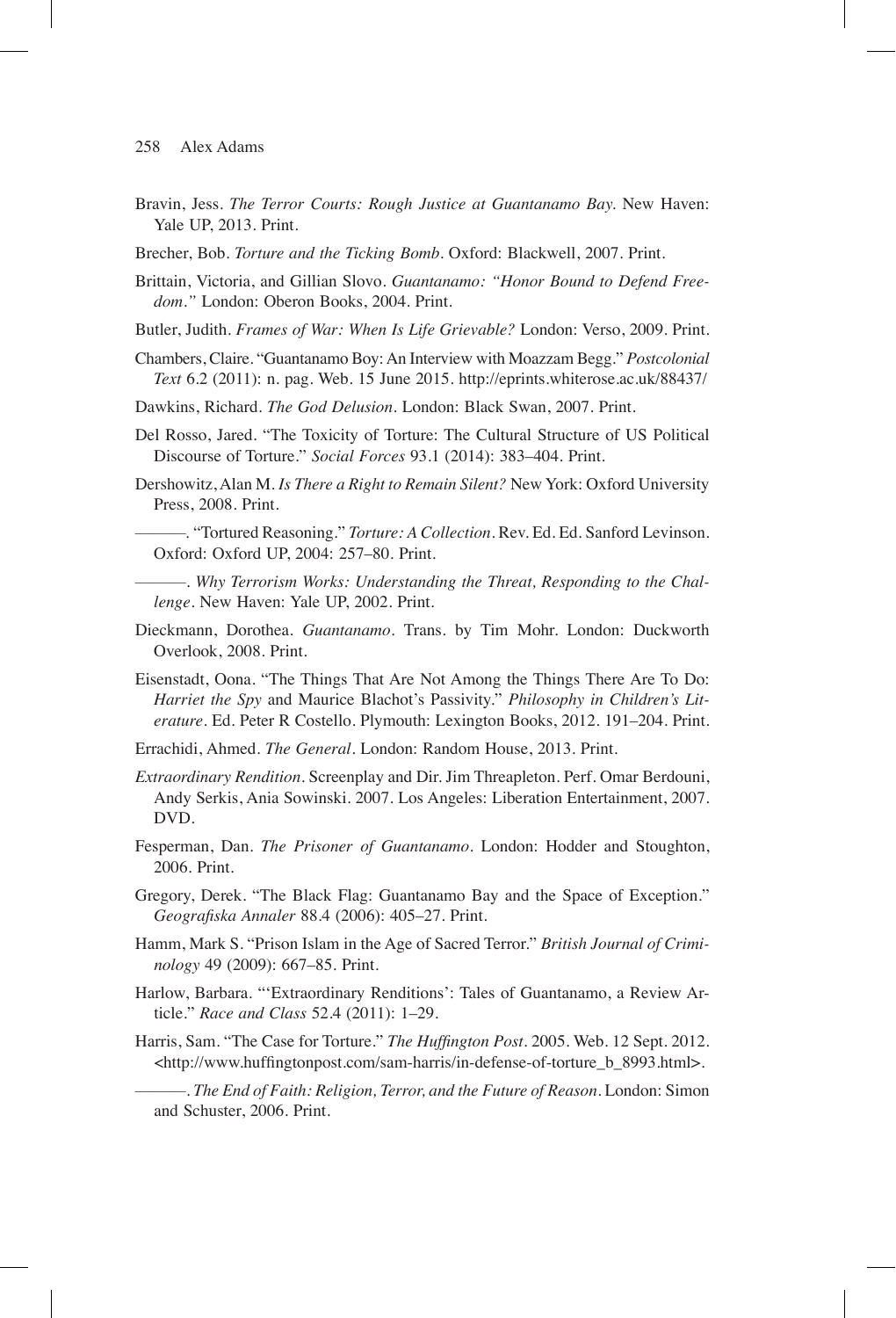- Hersh, Seymour. "The Killing of Osama bin Laden." *London Review of Books* 37.10 (2015): 3–12. Print.
- Hitchens, Christopher. "Believe Me, It's Torture." *Vanity Fair*. 2008. Web. 12 Mar. 2013. <http://www.vanityfair.com/politics/features/2008/08/hitchens200808>.
	- ———. *God Is Not Great: How Religion Poisons Everything*. London: Atlantic Books, 2007. Print.
- Holloway, David. "The War on Terror Espionage Thriller, and the Imperialism of Human Rights." *Comparative Literature Studies* 46.1 (2009): 20–44. Print.
- Johnson, Jenna. "Donald Trump on Waterboarding: 'Torture Works'." *Washington Post*. 2016. Web. 17 Feb. 2016. <https://www.washingtonpost.com/news/post-politics/ wp/2016/02/17/donald-trump-on-waterboarding-torture-works/?postshare=62214 78907519433&tid=ss\_tw>.
- Kaplan, Amy. "Where Is Guantanamo?" *American Quarterly* 57.3 (2005): 831–58. Print.
- Kemsley, Sean. "Amnesty Teen Takeover: Anna Perera on Writing *Guantanamo Boy*." *The Guardian*. 2013. Web. 27 Aug. 2015. <http://www.theguardian.com/ childrens-books-site/2013/aug/20/amnesty-teen-takeover-anna-perera-guantanamo>.
- Kidd, Kenneth. "'A' Is for Auschwitz: Psychoanalysis, Trauma Theory, and the 'Children's Literature of Atrocity.'" *Children's Literature* 33 (2005): 120–49. Print.
- Krauthammer, Charles. "The Truth about Torture." *Torture: A Collection.* Revised Edition. Ed. Sanford Levinson. Oxford: Oxford UP, 2004. 307–16. Print.
- Kumar, Deepa. *Islamophobia and the Politics of Empire.* Chicago: Haymarket Books, 2012. Print.
- Lampert, Jo. *Children's Fiction about 9/11: Ethnic, Heroic and National Identities.*  New York: Routledge, 2010. Print.
- Lean, Nathan. *The Islamophobia Industry: How the Right Manufactures Fear of Muslims.* New York: Pluto P, 2012. Print.
- Luban, David. "Liberalism, Torture, and the Ticking Bomb." *Virginia Law Review* 91 (2005): 1425–61. Print.
- Maxwell, Rahsaan. "Muslims, South Asians and the British Mainstream: A National Identity Crisis?" *West European Politics* 29.4 (2006): 736–56. Print.
- Merrill, Jamie, and James Hanning, Mark Leftly, and Nick Clark. "Revealed: How Torture Was Used to Foil Al Qaeda Plot to Bomb Two Airliners 17 Minutes Before Explosion." *The Independent*. 2015. Web. 12 June 2015. <http://www.independent. co.uk/news/uk/home-news/revealed-how-torture-was-used-to-foil-al-qaeda-plot-tobomb-two-airliners-17-minutes-before-10077722.html>.
- Mertus, Julie, and Kristin Rawls. "Crossing the Line: Insights from Foucault on the United States and Torture." *Discipline and Punishment in Global Politics: Illusions of Control*. Ed. Julie Leatherman. New York: Palgrave Macmillan, 2008. 27–40. Print.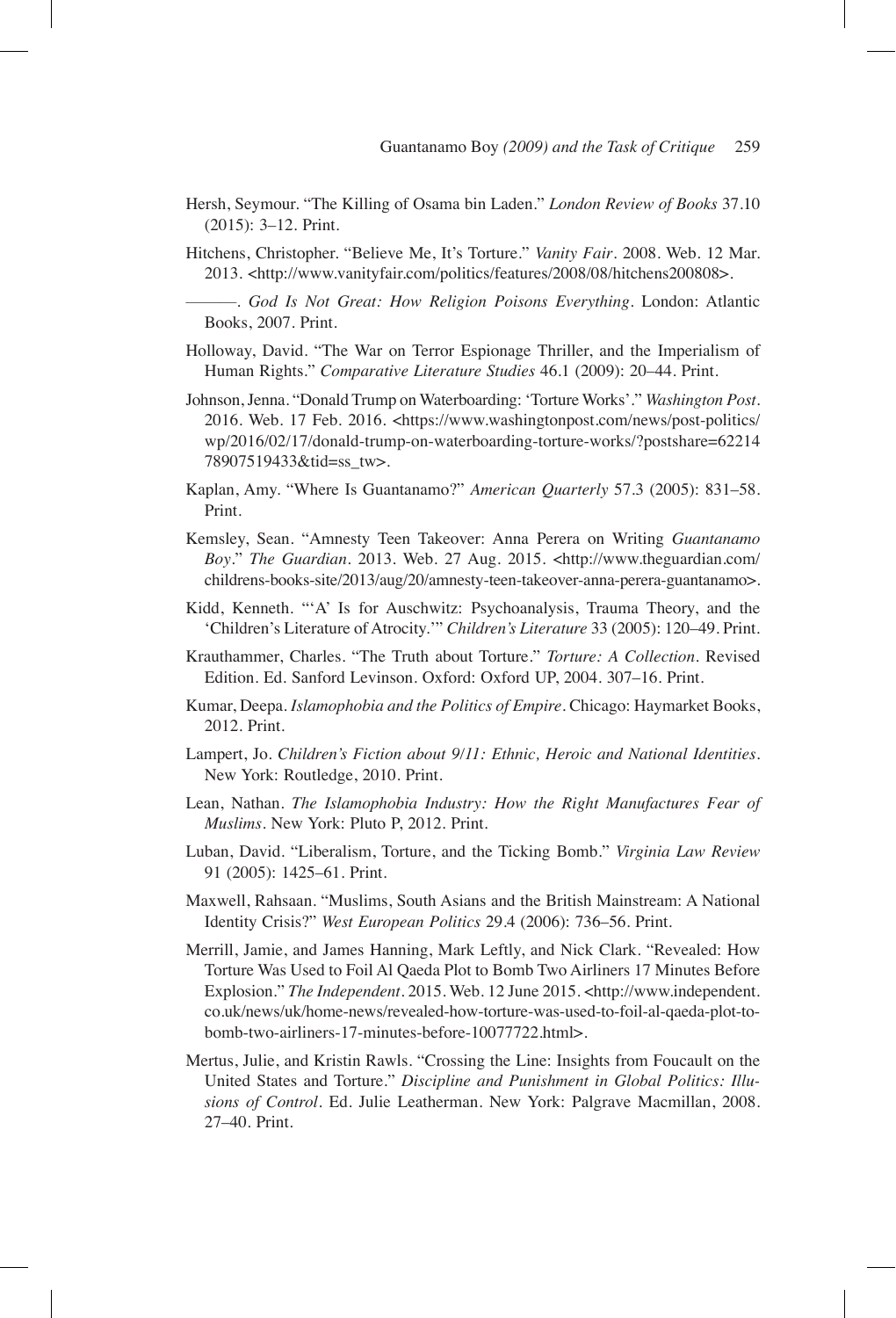- Mickenberg, Julia L, and Philip Nel. *Tales for Little Rebels: A Collection of Radical Children's Literature*. New York: New York UP, 2008. Print.
- Miller, Kristine. "Ghosts, Gremlins, and 'the War on Terror' in Children's Blitz Fiction." *Children's Literature Association Quarterly* 34.3 (2009): 272–84. Print.
- Miller, Frank. *Holy Terror*. Burbank: Legendary Comics, 2011. Print.
- Monobe, Gumiko, and Eun Hye Son. "Using Children's Literature and Drama to Explore Children's Lives in the Context of Global Conflicts." *The Social Studies* 105.2 (2014): 69–74. Print.
- Morey, Peter, and Amina Yaqin. "Muslims in the Frame." *Interventions* 12.2 (2010): 145–56. Print.
- Myers, Mitzi. "Storying War: A Capsule Overview." *The Lion and the Unicorn* 24.3 (2000): 327–36. Print.
- Pauli, Michelle. "Guantanamo for Kids." *The Guardian*. 2009. Web. 12 Aug. 2010. <http://www.guardian.co.uk/books/2009/mar/03/anna-perera-guantanamo-boy/>.
- Perera, Anna. *Guantanamo Boy*. London: Puffin, 2009. Print.
- Perrigo, Sarah. "Undermining International Humanitarian Law and the Politics of Liberal Democracies." *The Geneva Conventions Under Assault.* Ed. Sarah Perrigo and James Whitman. New York: Pluto P, 2010. 222–47. Print.
- Phelps, Jordyn. "Donald Trump Says He Would Bring Back Waterboarding." *ABC News*. 2015. Web. 27 Nov. 2015. <http://abcnews.go.com/Politics/donald-trumpbring-back-waterboarding/story?id=35354443>.
- Rejali, Darius. *Torture and Democracy.* Princeton: Princeton UP, 2007. Print.
- *Rendition*. Screenplay by Kelley Sane. Dir. Gavin Hood. Perf. Omar Metwally, Jake Gyllenhaal, Reese Witherspoon. 2007. Los Angeles: New Line Productions, 2008. DVD.
- Reynolds, Kim. *Radical Children's Literature: Future Visions and Aesthetic Transformations in Juvenile Fiction*. New York: Palgrave MacMillan, 2007. Print.
- *The Road to Guantanamo*. Dir. Michael Winterbottom and Matt Whitecross. Perf. Riz Ahmed, Farhad Harun, Waqar Siddiqui, Arfan Usman. 2006. London: Channel Four Films, 2006. DVD.
- Rose, David. *Guantanamo: America's War on Human Rights.* London: Faber and Faber, 2004. Print.
- Rove, Karl. *Courage and Consequence: My Life as a Conservative in the Fight*. New York: Threshold Editions, 2010. Print.
- Rumsfeld, Donald. *Known and Unknown: A Memoir*. New York: Sentinel, 2011. Print.
- Said, S. F. "It Could Be You." *The Guardian*. 2009. Web. 12 Mar. 2010. <http://www. theguardian.com/books/2009/mar/28/guantanamo-boy>.
- Sands, Philippe. *Torture Team: Uncovering War Crimes in the Land of the Free*. 2nd ed. London: Penguin, 2009. Print.